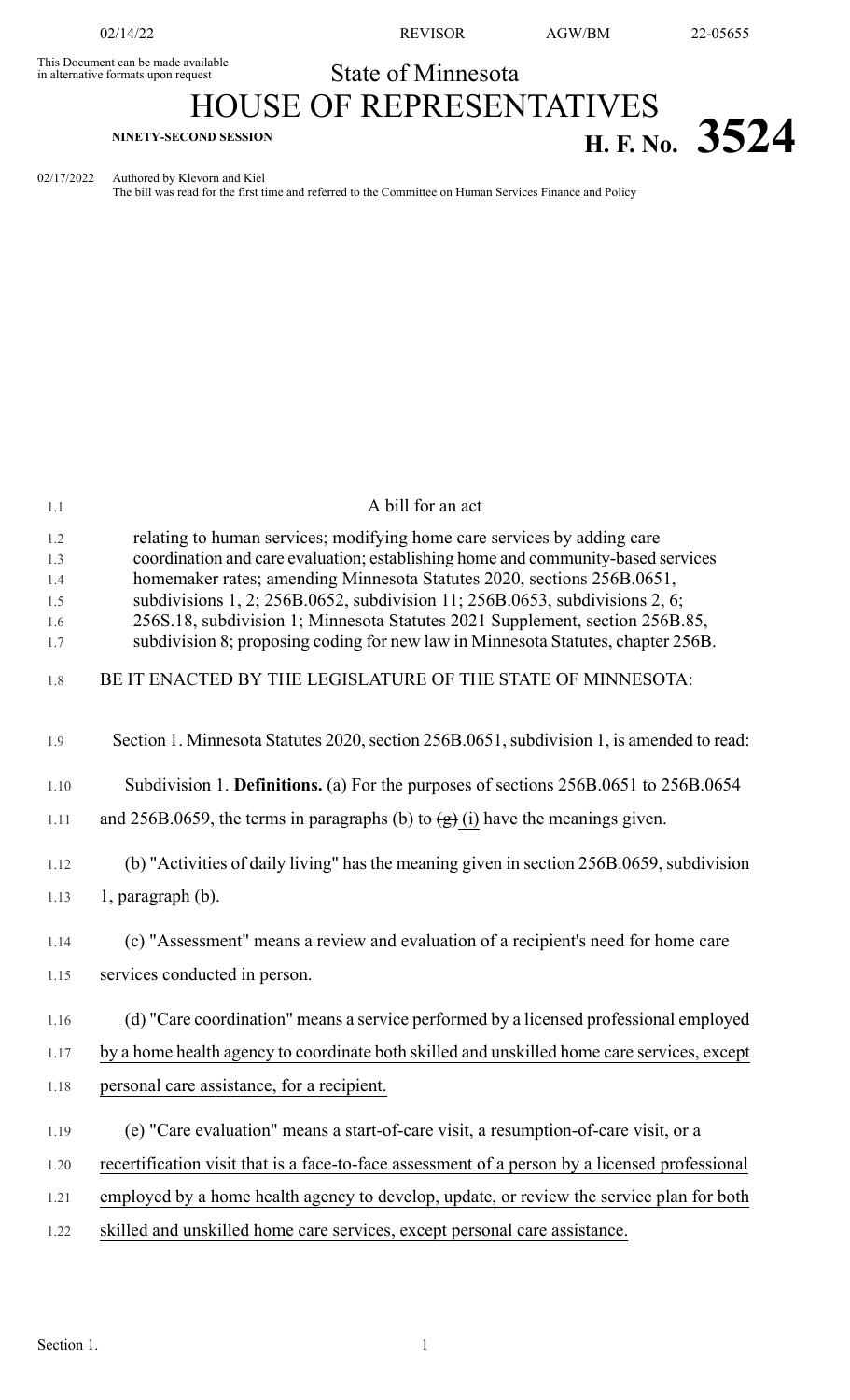| 2.1  | $(d)$ (f) "Home care services" means medical assistance covered services that are home           |
|------|--------------------------------------------------------------------------------------------------|
| 2.2  | health agency services, including skilled nurse visits; home health aide visits; physical        |
| 2.3  | therapy, occupational therapy, respiratory therapy, and language-speech pathology therapy;       |
| 2.4  | home care nursing; and personal care assistance.                                                 |
| 2.5  | (e) (g) "Home residence," effective January 1, 2010, means a residence owned or rented           |
| 2.6  | by the recipient either alone, with roommates of the recipient's choosing, or with an unpaid     |
| 2.7  | responsible party or legal representative; or a family foster home where the license holder      |
| 2.8  | lives with the recipient and is not paid to provide home care services for the recipient except  |
| 2.9  | as allowed under sections 256B.0652, subdivision 10, and 256B.0654, subdivision 4.               |
| 2.10 | $(\text{f})$ (h) "Medically necessary" has the meaning given in Minnesota Rules, parts 9505.0170 |
| 2.11 | to 9505.0475.                                                                                    |
| 2.12 | $(g)$ (i) "Ventilator-dependent" means an individual who receives mechanical ventilation         |
| 2.13 | for life support at least six hours per day and is expected to be or has been dependent on a     |
| 2.14 | ventilator for at least 30 consecutive days.                                                     |
|      |                                                                                                  |
| 2.15 | Sec. 2. Minnesota Statutes 2020, section 256B.0651, subdivision 2, is amended to read:           |
| 2.16 | Subd. 2. Services covered. Home care services covered under this section and sections            |
| 2.17 | 256B.0652 to 256B.0654 and 256B.0659 include:                                                    |
| 2.18 | (1) care coordination services under subdivision 1, paragraph (d);                               |
| 2.19 | (2) care evaluation services under subdivision 1, paragraph (e);                                 |
| 2.20 | $(1)$ (3) nursing services under sections 256B.0625, subdivision 6a, and 256B.0653;              |
| 2.21 | $(2)$ (4) home care nursing services under sections 256B.0625, subdivision 7, and                |
| 2.22 | 256B.0654;                                                                                       |
| 2.23 | $(3)(5)$ home health services under sections 256B.0625, subdivision 6a, and 256B.0653;           |
| 2.24 | $(4)$ (6) personal care assistance services under sections 256B.0625, subdivision 19a, and       |
| 2.25 | 256B.0659;                                                                                       |
| 2.26 | $(5)$ (7) supervision of personal care assistance services provided by a qualified               |
| 2.27 | professional under sections 256B.0625, subdivision 19a, and 256B.0659;                           |
| 2.28 | $(6)$ (8) face-to-face assessments by county public health nurses for services under sections    |
| 2.29 | 256B.0625, subdivision 19a, and 256B.0659; and                                                   |
|      |                                                                                                  |
|      |                                                                                                  |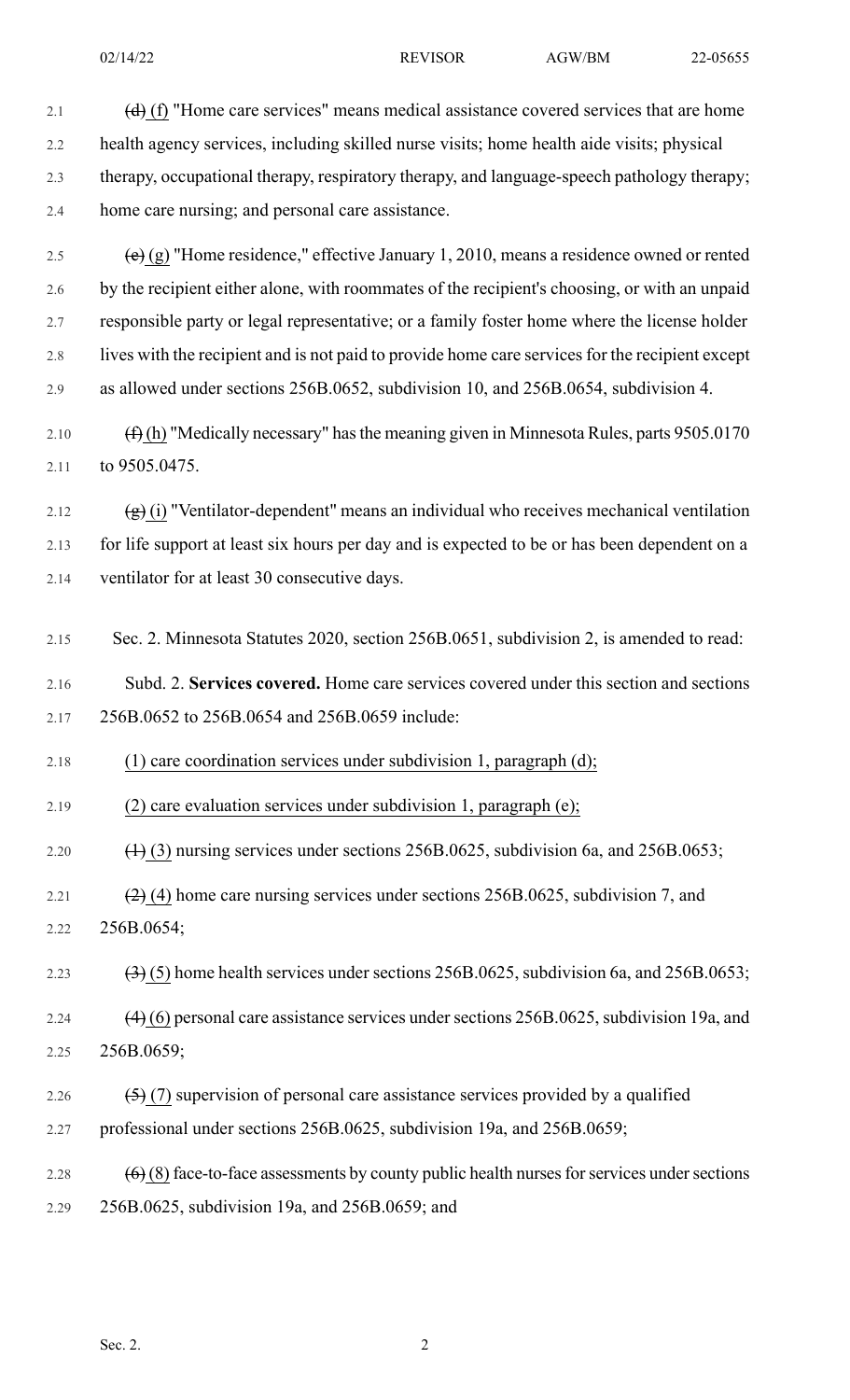| 3.1  | $(7)$ (9) service updates and review of temporary increases for personal care assistance         |
|------|--------------------------------------------------------------------------------------------------|
| 3.2  | services by the county public health nurse for services under sections 256B.0625, subdivision    |
| 3.3  | 19a, and 256B.0659.                                                                              |
| 3.4  | Sec. 3. Minnesota Statutes 2020, section 256B.0652, subdivision 11, is amended to read:          |
| 3.5  | Subd. 11. Limits on services without authorization. A recipient may receive the                  |
| 3.6  | following home care services during a calendar year:                                             |
| 3.7  | (1) up to two face-to-face assessments to determine a recipient's need for personal care         |
| 3.8  | assistance services;                                                                             |
| 3.9  | (2) one service update done to determine a recipient's need for personal care assistance         |
| 3.10 | services; and                                                                                    |
| 3.11 | (3) up to nine face-to-face visits that may include both skilled nurse visits- and care          |
| 3.12 | evaluations; and                                                                                 |
| 3.13 | (4) up to four 15-minute units of care coordination per episode of care to coordinate            |
| 3.14 | home health services for a recipient.                                                            |
| 3.15 | Sec. 4. Minnesota Statutes 2020, section 256B.0653, subdivision 2, is amended to read:           |
| 3.16 | Subd. 2. Definitions. For the purposes of this section, the following terms have the             |
| 3.17 | meanings given.                                                                                  |
| 3.18 | (a) "Assessment" means an evaluation of the recipient's medical need for home health             |
| 3.19 | agency services by a registered nurse or appropriate therapist that is conducted within 30       |
| 3.20 | days of a request.                                                                               |
| 3.21 | (b) "Home care therapies" means occupational, physical, and respiratory therapy and              |
| 3.22 | speech-language pathology services provided in the home by a Medicare certified home             |
| 3.23 | health agency.                                                                                   |
| 3.24 | (c) "Home health agency services" means services delivered by a home health agency               |
| 3.25 | to a recipient with medical needs due to illness, disability, or physical conditions in settings |
| 3.26 | permitted under section 256B.0625, subdivision 6a; care coordination as defined in section       |
| 3.27 | 256B.0651, subdivision 1, paragraph (d); and care evaluation as defined in section               |
| 3.28 | 256B.0651, subdivision 1, paragraph (e).                                                         |
| 3.29 | (d) "Home health aide" means an employee of a home health agency who completes                   |
| 3.30 | medically oriented tasks written in the plan of care for a recipient.                            |
| 3.31 | (e) "Home health agency" means a home care provider agency that is Medicare-certified.           |
|      | Sec. 4.<br>3                                                                                     |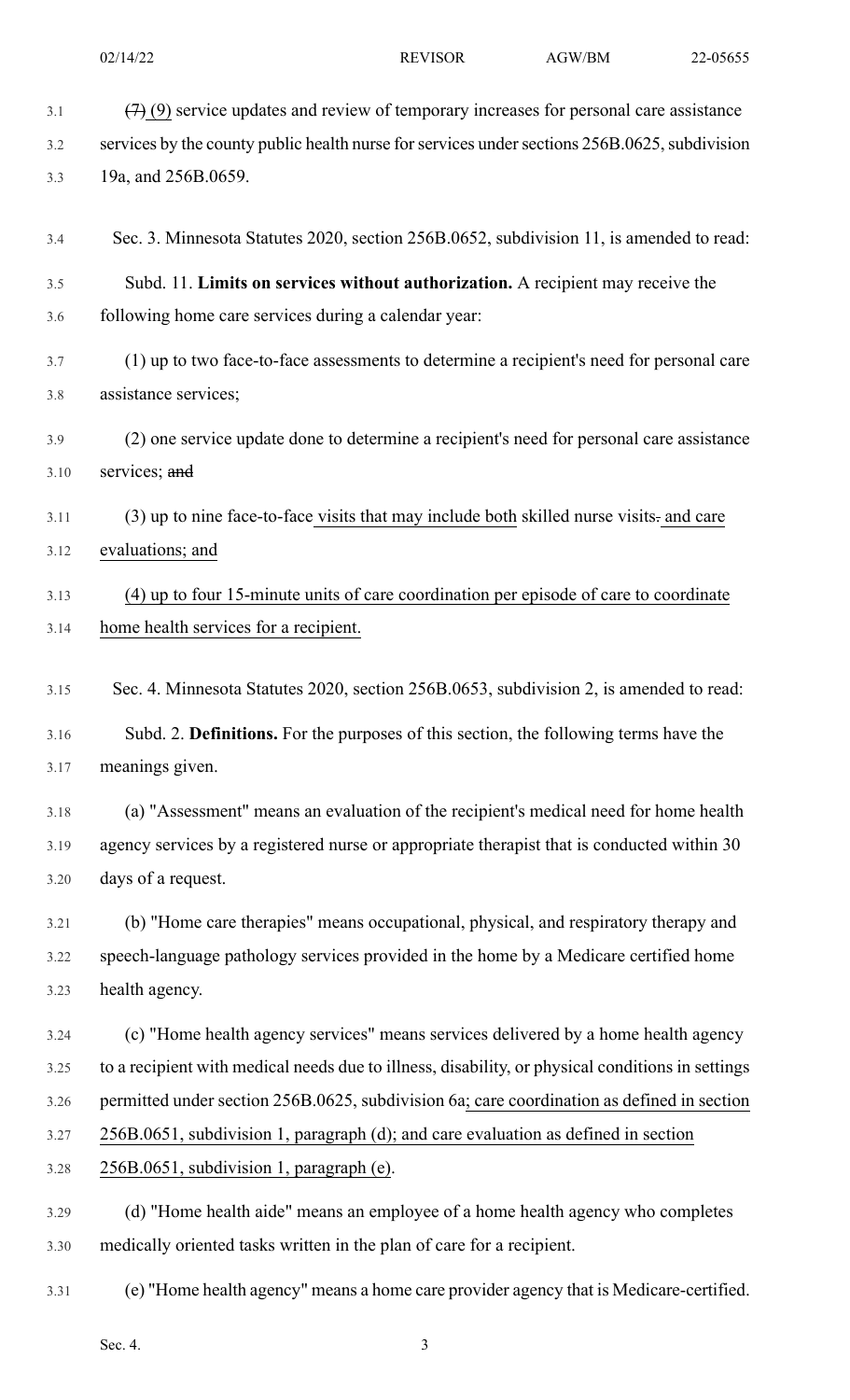4.1 (f) "Occupational therapy services" mean the services defined in Minnesota Rules, part 4.2 9505.0390. 4.3 (g) "Physical therapy services" mean the services defined in Minnesota Rules, part 4.4 9505.0390. 4.5 (h) "Respiratory therapy services" mean the services defined in chapter 147C. 4.6 (i) "Speech-language pathology services" mean the services defined in Minnesota Rules, 4.7 part 9505.0390. 4.8 (j) "Skilled nurse visit" means a professional nursing visit to complete nursing tasks 4.9 required due to a recipient's medical condition that can only be safely provided by a

4.10 professional nurse to restore and maintain optimal health.

4.11 (k) "Store-and-forward technology" means telehomecare services that do not occur in 4.12 real time via synchronous transmissions such as diabetic and vital sign monitoring.

4.13 (l) "Telehomecare" means the use of telecommunications technology via live, two-way 4.14 interactive audiovisual technology which may be augmented by store-and-forward 4.15 technology.

4.16 (m) "Telehomecare skilled nurse visit" means a visit by a professional nurse to deliver 4.17 a skilled nurse visit to a recipient located at a site other than the site where the nurse is 4.18 located and is used in combination with face-to-face skilled nurse visits to adequately meet 4.19 the recipient's needs.

4.20 Sec. 5. Minnesota Statutes 2020, section 256B.0653, subdivision 6, is amended to read:

4.21 Subd. 6. **Noncovered home health agency services.** The following are not eligible for 4.22 payment under medical assistance as a home health agency service:

4.23 (1) telehomecare skilled nurses services that is communication between the home care 4.24 nurse and recipient that consists solely of a telephone conversation, facsimile, electronic 4.25 mail, or a consultation between two health care practitioners;

4.26 (2) the following skilled nurse visits:

4.27 (i) for the purpose of monitoring medication compliance with an established medication 4.28 program for a recipient;

4.29 (ii) administering or assisting with medication administration, including injections, 4.30 prefilling syringes for injections, or oral medication setup of an adult recipient, when, as 4.31 determined and documented by the registered nurse, the need can be met by an available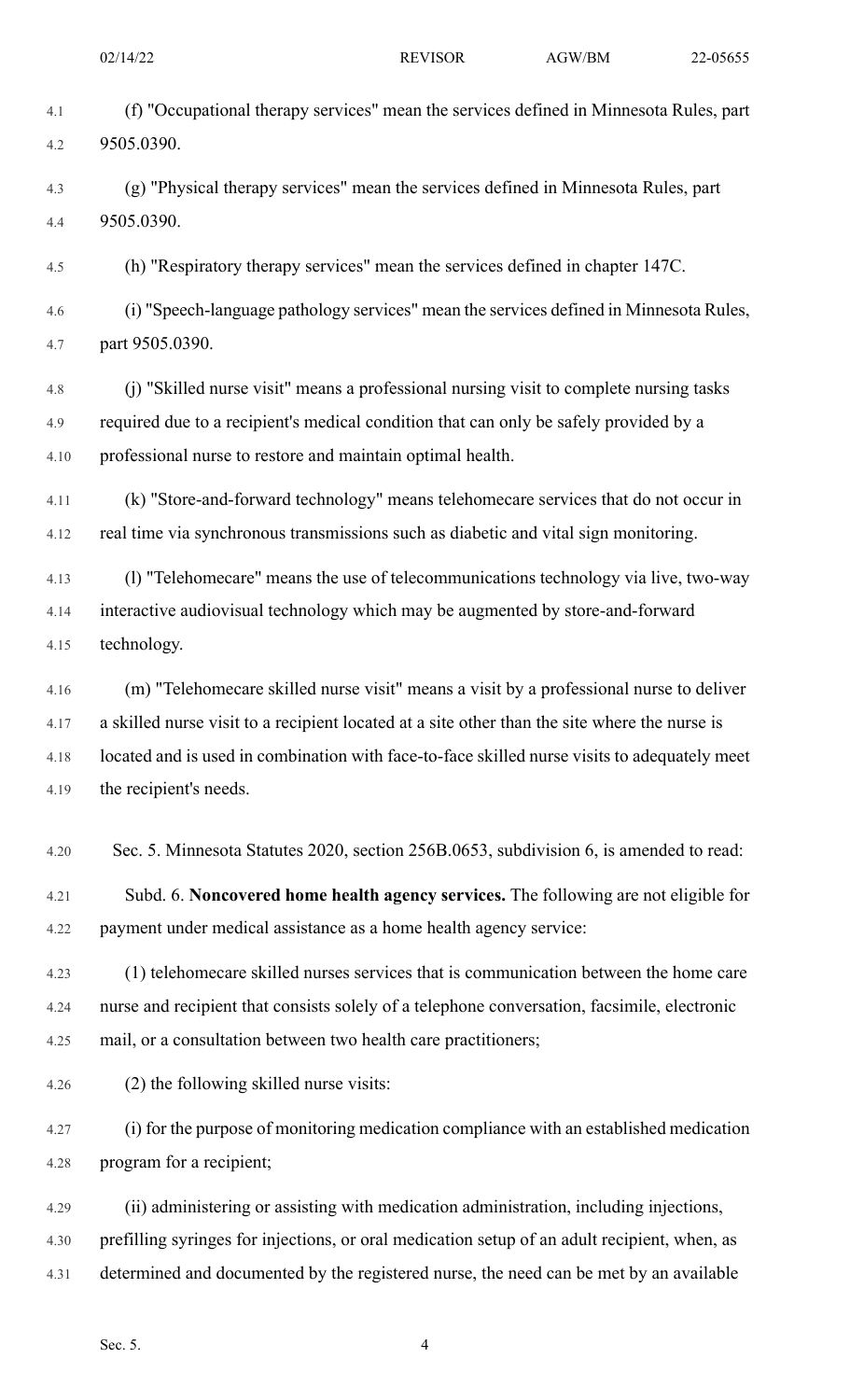5.1 pharmacy or the recipient or a family member is physically and mentally able to 5.2 self-administer or prefill a medication; 5.3 (iii) services done for the sole purpose of supervision of the home health aide or personal 5.4 care assistant; 5.5 (iv) services done for the sole purpose to train other home health agency workers; 5.6 (v) services done for the sole purpose of blood samples or lab draw when the recipient 5.7 is able to access these services outside the home; and 5.8 (vi) Medicare evaluation or administrative nursing visits required by Medicare, with the 5.9 exception of care evaluation as defined in section 256B.0651, subdivision 1, paragraph (e); 5.10 (3) home health aide visits when the following activities are the sole purpose for the 5.11 visit: companionship, socialization, household tasks, transportation, and education; 5.12 (4) home care therapies provided in other settings such as a clinic or as an inpatient or 5.13 when the recipient can access therapy outside of the recipient's residence; and 5.14 (5) home health agency services without qualifying documentation of a face-to-face 5.15 encounter as specified in subdivision 7. 5.16 Sec. 6. **[256B.4909] HOME AND COMMUNITY-BASED SERVICES;** 5.17 **HOMEMAKER RATES.** 5.18 Subdivision 1. **Application.** (a) Notwithstanding any law to the contrary, the payment 02/14/22 REVISOR AGW/BM 22-05655

5.19 methodologies for homemaker services defined in this section apply to those homemaker 5.20 services offered under:

- 5.21 (1) home and community-based services waivers undersections 256B.092 and 256B.49;
- 5.22 (2) alternative care under section 256B.0913;
- 5.23 (3) essential community supports under section 256B.0922; and
- 5.24 (4) elderly waiver, elderly waiver customized living, and elderly waiver foster care under
- 5.25 chapter 256S.
- 5.26 (b) This section does not change existing waiver policies and procedures.
- 5.27 Subd. 2. **Definition.** For purposes of this section, "homemaker services" means
- 5.28 homemaker services and assistance with personal care, homemaker services and cleaning,
- 5.29 and homemaker services and home management under chapter 256S and similar services
- 5.30 offered under home and community-based services waivers under sections 256B.092 and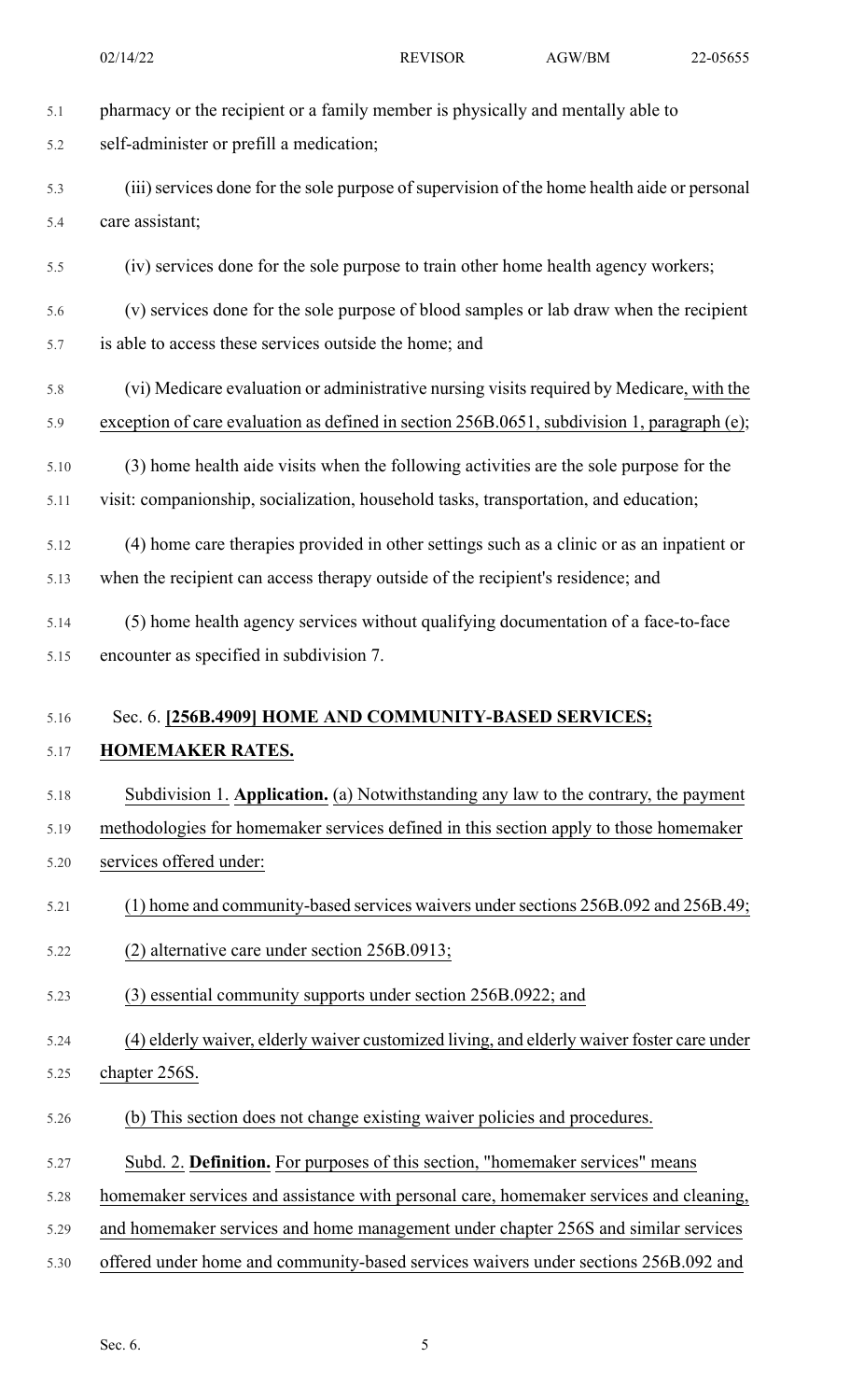| 6.1  | 256B.49, alternative care under section 256B.0913, and essential community supports under      |
|------|------------------------------------------------------------------------------------------------|
| 6.2  | section 256B.0922.                                                                             |
| 6.3  | Subd. 3. Rate methodology. (a) Beginning January 1, 2023, the rate methodology for             |
| 6.4  | each homemaker service must be determined under sections 256S.211, subdivision 1, and          |
| 6.5  | 256S.212 to 256S.215, as adjusted by paragraph (b).                                            |
| 6.6  | (b) As applicable to this section, the commissioner shall update for each homemaker            |
| 6.7  | service the base wage index in section 256S.212, publish these updated values, and load        |
| 6.8  | them into the appropriate rate system as follows:                                              |
| 6.9  | (1) on November 1, 2024, based on the most recently available wage data by standard            |
| 6.10 | occupational classification (SOC) from the Bureau of Labor Statistics; and                     |
| 6.11 | (2) on July 1, 2026, and every two years thereafter, based on the most recently available      |
| 6.12 | wage data by SOC from the Bureau of Labor Statistics.                                          |
| 6.13 | Sec. 7. Minnesota Statutes 2021 Supplement, section 256B.85, subdivision 8, is amended         |
| 6.14 | to read:                                                                                       |
|      |                                                                                                |
| 6.15 | Subd. 8. Determination of CFSS service authorization amount. (a) All community                 |
| 6.16 | first services and supports must be authorized by the commissioner or the commissioner's       |
| 6.17 | designee before services begin. The authorization for CFSS must be completed as soon as        |
| 6.18 | possible following an assessment but no later than 40 calendar days from the date of the       |
| 6.19 | assessment.                                                                                    |
| 6.20 | (b) The amount of CFSS authorized must be based on the participant's home care rating          |
| 6.21 | described in paragraphs (d) and (e) and any additional service units for which the participant |
| 6.22 | qualifies as described in paragraph (f).                                                       |
| 6.23 | (c) The home care rating shall be determined by the commissioner or the commissioner's         |
| 6.24 | designee based on information submitted to the commissioner identifying the following for      |
| 6.25 | a participant:                                                                                 |
| 6.26 | (1) the total number of dependencies of activities of daily living;                            |
| 6.27 | (2) the presence of complex health-related needs; and                                          |
| 6.28 | (3) the presence of Level I behavior.                                                          |
| 6.29 | (d) The methodology to determine the total service units for CFSS for each home care           |
| 6.30 | rating is based on the median paid units per day for each home care rating from fiscal year    |
| 6.31 | 2007 data for the PCA program.                                                                 |
|      |                                                                                                |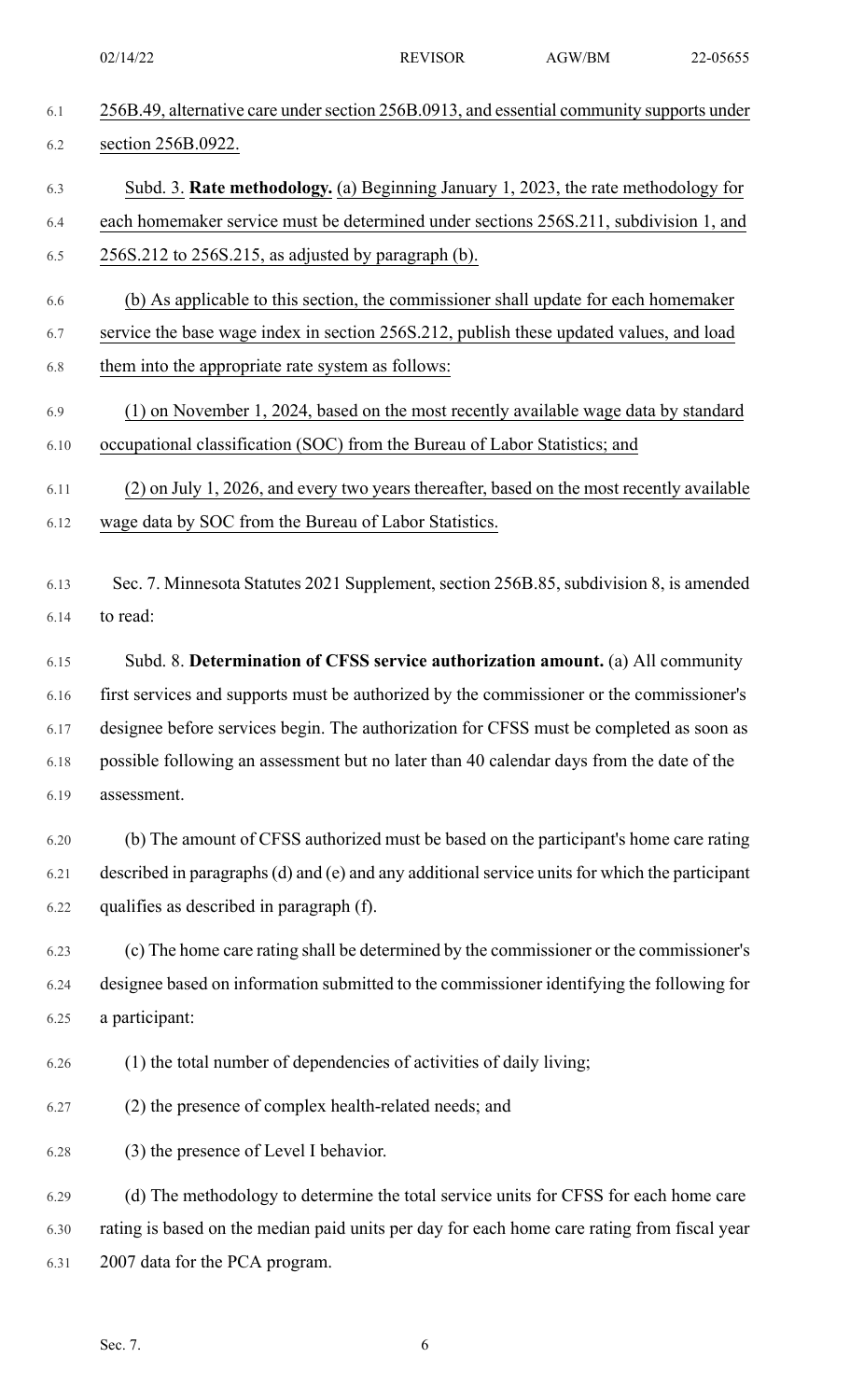| 7.1  | (e) Each home care rating is designated by the letters P through Z and EN and has the                              |
|------|--------------------------------------------------------------------------------------------------------------------|
| 7.2  | following base number of service units assigned:                                                                   |
| 7.3  | (1) P home care rating requires Level I behavior or one to three dependencies in ADLs                              |
| 7.4  | and qualifies the person for five service units;                                                                   |
| 7.5  | (2) Q home care rating requires Level I behavior and one to three dependencies in ADLs                             |
| 7.6  | and qualifies the person for six service units;                                                                    |
| 7.7  | (3) R home care rating requires a complex health-related need and one to three                                     |
| 7.8  | dependencies in ADLs and qualifies the person for seven service units;                                             |
| 7.9  | (4) S home care rating requires four to six dependencies in ADLs and qualifies the person                          |
| 7.10 | for ten service units;                                                                                             |
| 7.11 | (5) T home care rating requires four to six dependencies in ADLs and Level I behavior                              |
| 7.12 | and qualifies the person for 11 service units;                                                                     |
| 7.13 | (6) U home care rating requires four to six dependencies in ADLs and a complex                                     |
| 7.14 | health-related need and qualifies the person for 14 service units;                                                 |
| 7.15 | (7) V home care rating requires seven to eight dependencies in ADLs and qualifies the                              |
| 7.16 | person for 17 service units;                                                                                       |
| 7.17 | (8) W home care rating requires seven to eight dependencies in ADLs and Level I                                    |
| 7.18 | behavior and qualifies the person for 20 service units;                                                            |
| 7.19 | (9) Z home care rating requires seven to eight dependencies in ADLs and a complex                                  |
| 7.20 | health-related need and qualifies the person for 30 service units; and                                             |
| 7.21 | (10) EN home care rating includes ventilator dependency as defined in section 256B.0651,                           |
| 7.22 | subdivision 1, paragraph $\left(\frac{g}{g}\right)(i)$ . A person who meets the definition of ventilator-dependent |
| 7.23 | and the EN home care rating and utilize a combination of CFSS and home care nursing                                |
| 7.24 | services is limited to a total of 96 service units per day for those services in combination.                      |
| 7.25 | Additional units may be authorized when a person's assessment indicates a need for two                             |
| 7.26 | staff to perform activities. Additional time is limited to 16 service units per day.                               |
| 7.27 | (f) Additional service units are provided through the assessment and identification of                             |
| 7.28 | the following:                                                                                                     |
| 7.29 | (1) 30 additional minutes per day for a dependency in each critical activity of daily                              |
| 7.30 | living;                                                                                                            |
| 7.31 | (2) 30 additional minutes per day for each complex health-related need; and                                        |